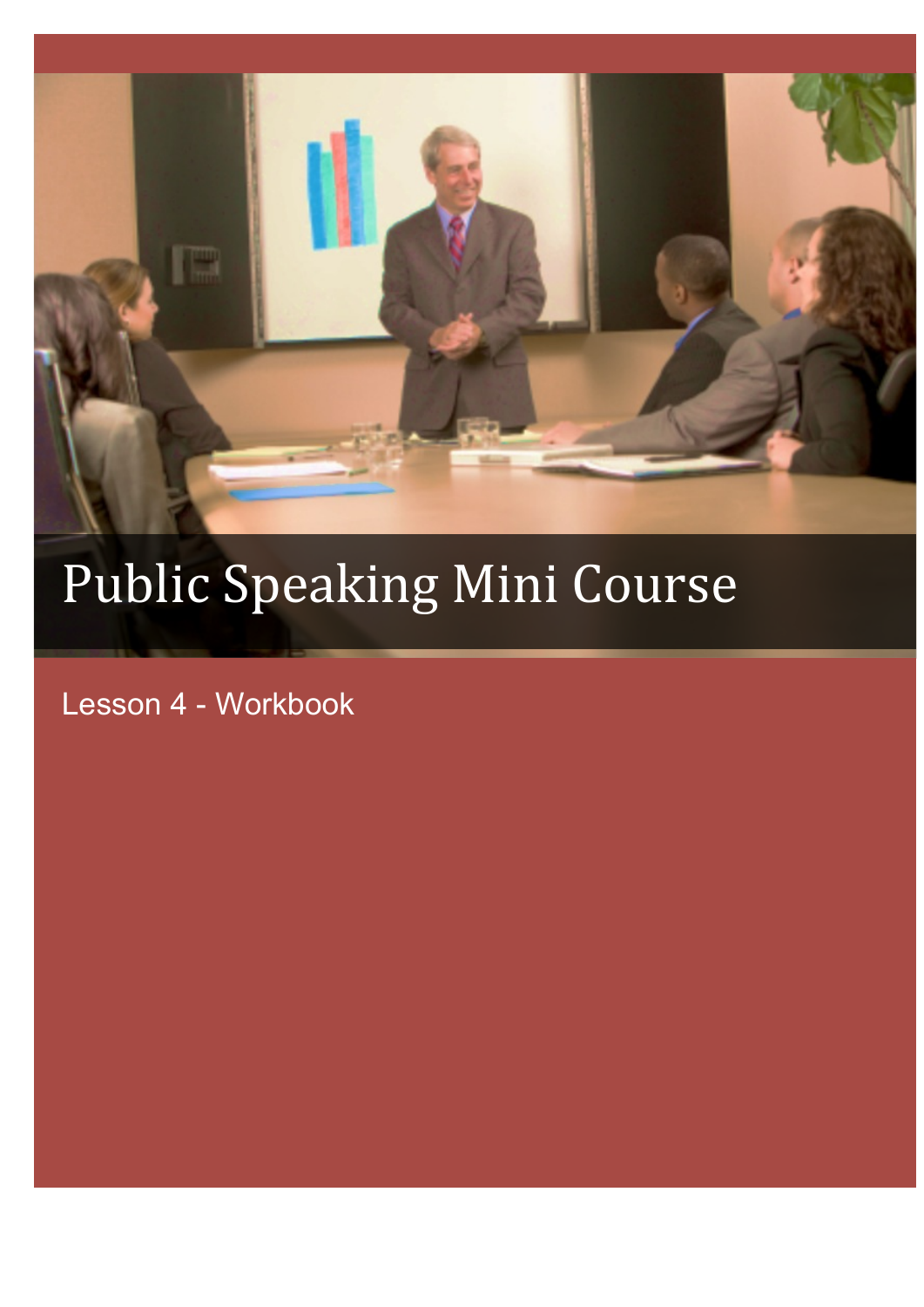## **Lesson 4 - The Testing Phase**

Now that you have a prepared speech, complete with script, it is time to test the speech to ensure that you can deliver it comfortably and professionally. You will also get the opportunity to get some feedback to ensure that the message you are trying to convey is clear to an audience member as they listen to what you say.

How you test your speech will be strongly influenced by your comfort levels and the type of feedback you want to receive. Ideally before the "actual" speech you will test the content and test the speech in the room itself.

There are two types of testing you will want to complete ahead of the big day.

- Testing the content
- Testing the speech in the room

#### **Why is this important?**

The simple act of testing the speech will give you confidence that your message is clear and you are ready to present before you stand in front of the intended audience.

#### **What questions do you need to answer before you can be completely confident you're ready to deliver this speech?**

When you can answer **"Yes!"** to the each of the statements below you are ready to Deliver the speech

- 1. I have practised and I am confident that the message is clear...
- 2. I have practised and I am confident that the time to deliver the speech aligns with the time I have available to present...
- 3. I have identified likely questions ahead of a Question & Answer session.
- 4. I have verified that my slides will display correctly in the room I will present in?